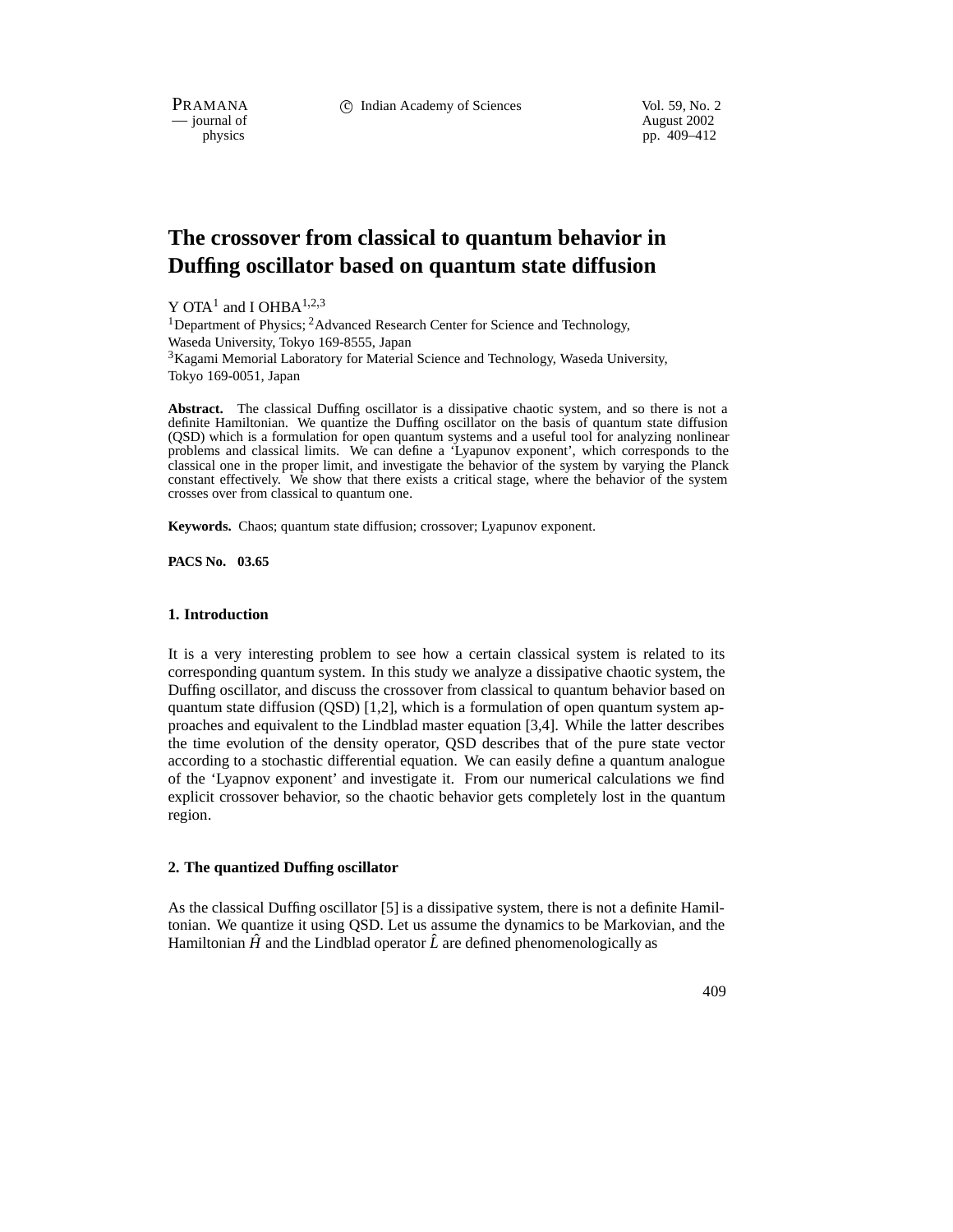*Y Ota and I Ohba*

$$
\hat{H} = \frac{\hat{P}^2}{2} + \frac{\hat{Q}^4}{4} - \frac{\hat{Q}^2}{2} + \frac{\Gamma}{2}(\hat{Q}\hat{P} + \hat{P}\hat{Q}) - g\cos(\Omega t)\hat{Q},
$$
  

$$
\hat{L} = \sqrt{2\Gamma} \hat{a}.
$$

Calculating the constant phase map numerically, we find that the chaotic behavior appears in the limit that the characteristic action for the system is larger than the Planck constant  $~\hbar$ . We actually perform the simulation with small  $\beta$ , where  $\beta$  is the ratio of  $\hbar$  to system's action. Figure 1 shows this result. It agrees with [2].

#### **3. The crossover from classical to quantum behavior**

But it is inadequate for the following problems. At what stage is the chaotic behavior lost? Is there such a stage? We investigate a quantum analogue of the 'Lyapunov exponent' which is the quantity characterizing chaotic systems in classical mechanics.

Note that any two extremely neighboring points in phase space (strictly speaking,  $\langle \hat{Q} \rangle$  - $\langle \hat{P} \rangle$  plane) are indistinguishable due to the Heisenberg's uncertainly principle. We call the region in phase space where any two points are indistinguishable by Planck cell. The size of Planck cell is of the order of  $\beta$  in our model. Therefore, we should prepare two initial pure states  $|\psi_1\rangle$ ,  $|\psi_2\rangle$  satisfying the condition for proper initial separation

$$
\Delta_{12}(t=0) = \sqrt{(\bar{q}_1 - \bar{q}_2)^2 + (\bar{p}_1 - \bar{p}_2)^2} = \varepsilon \sim 0.01,
$$

where  $\bar{q}_i = \langle \psi_i | \hat{Q} | \psi_i \rangle$ ,  $\bar{p}_i = \langle \psi_i | \hat{P} | \psi_i \rangle$  (*i* = 1,2). These two points are distinguishable in the classical region ( $\beta = 0.01$ ). We calculate time-dependent expectation values corresponding to each initial condition. And we obtain the time dependence of the separation. We average  $\Delta_{12}(t)$  over any proper initial separations in the fixed  $\varepsilon$ . Then we obtain the time dependent distance of 'trajectory'  $\Delta(t)$  under the proper initial separations. See figures 2 and 3. Figure 2 shows that in the classical region  $\Delta(t)$  represents exponentially



**Figure 1.** The constant phase map obtained by plotting value in phase spase by  $2\pi/\Omega$ in  $\beta = 0.01$ . (Γ<sub>i</sub>g<sub>i</sub>Q) = (0.125, 0.3, 1.00).

# 410 *Pramana – J. Phys.,* **Vol. 59, No. 2, August 2002**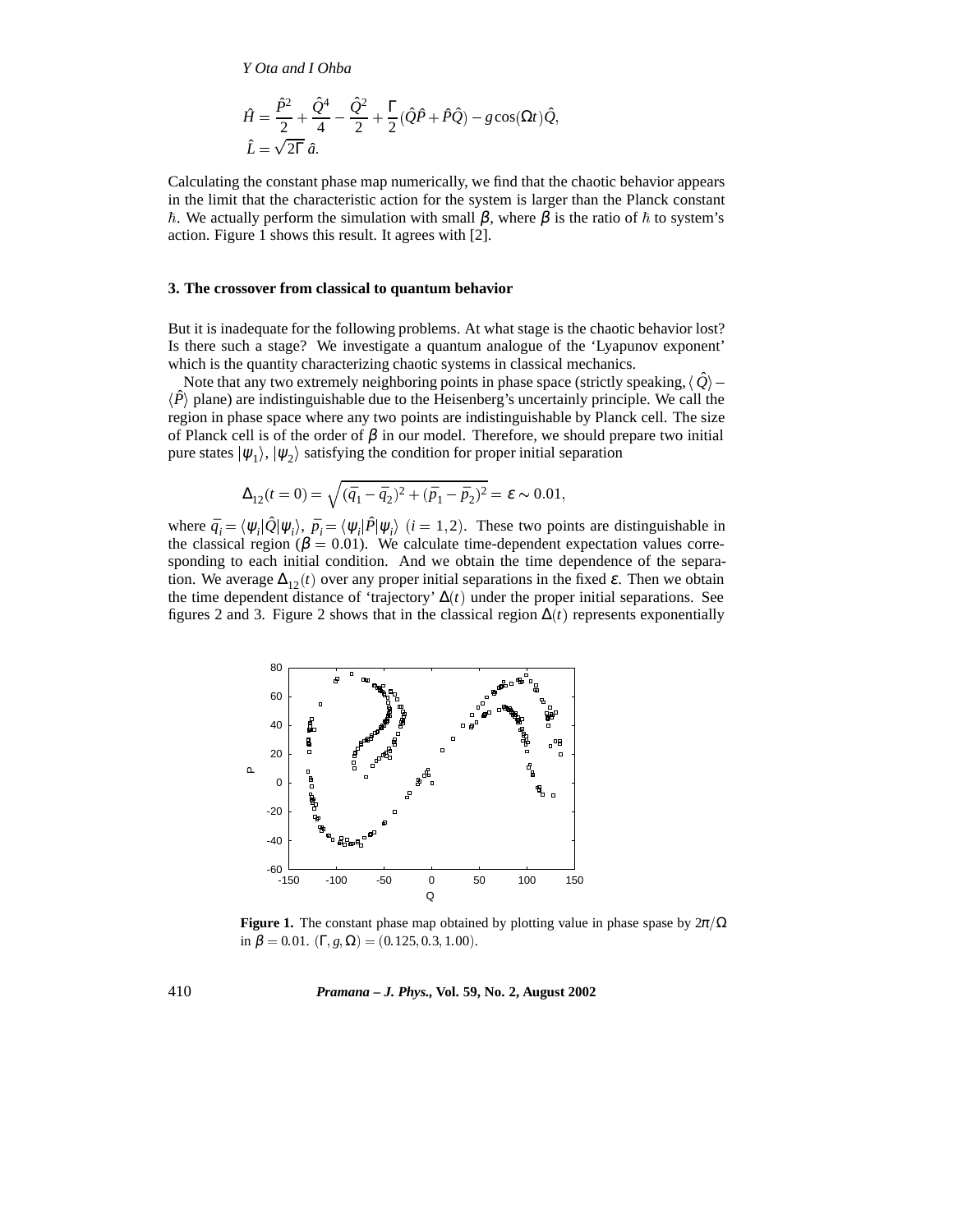

**Figure 2.**  $\Delta(t)$  in  $\beta = 0.01$ . (Γ, *g*,  $\Omega$ ) = (0.125, 0.3, 1.00). This is obtained by averaging over 20 initial conditions.



**Figure 3.**  $\Delta(t)$  in  $\beta = 0.40$ . (Γ, *g*,  $\Omega$ ) = (0.125, 0.3, 1.00). This is obtained by averaging over 10 initial conditions and averaging over an ensemble of 100 stochastic processes in QSD for each initial condition.

blowing-up behavior, corresponding to the maximal Lyapunov exponent being positive. Moreover, figure 3 shows that at some stage (about  $\beta = 0.40$ )  $\Delta(t)$  never leaves the Planck cell, so at this stage the chaotic dynamics is completely lost.

*Pramana – J. Phys.,* **Vol. 59, No. 2, August 2002** 411